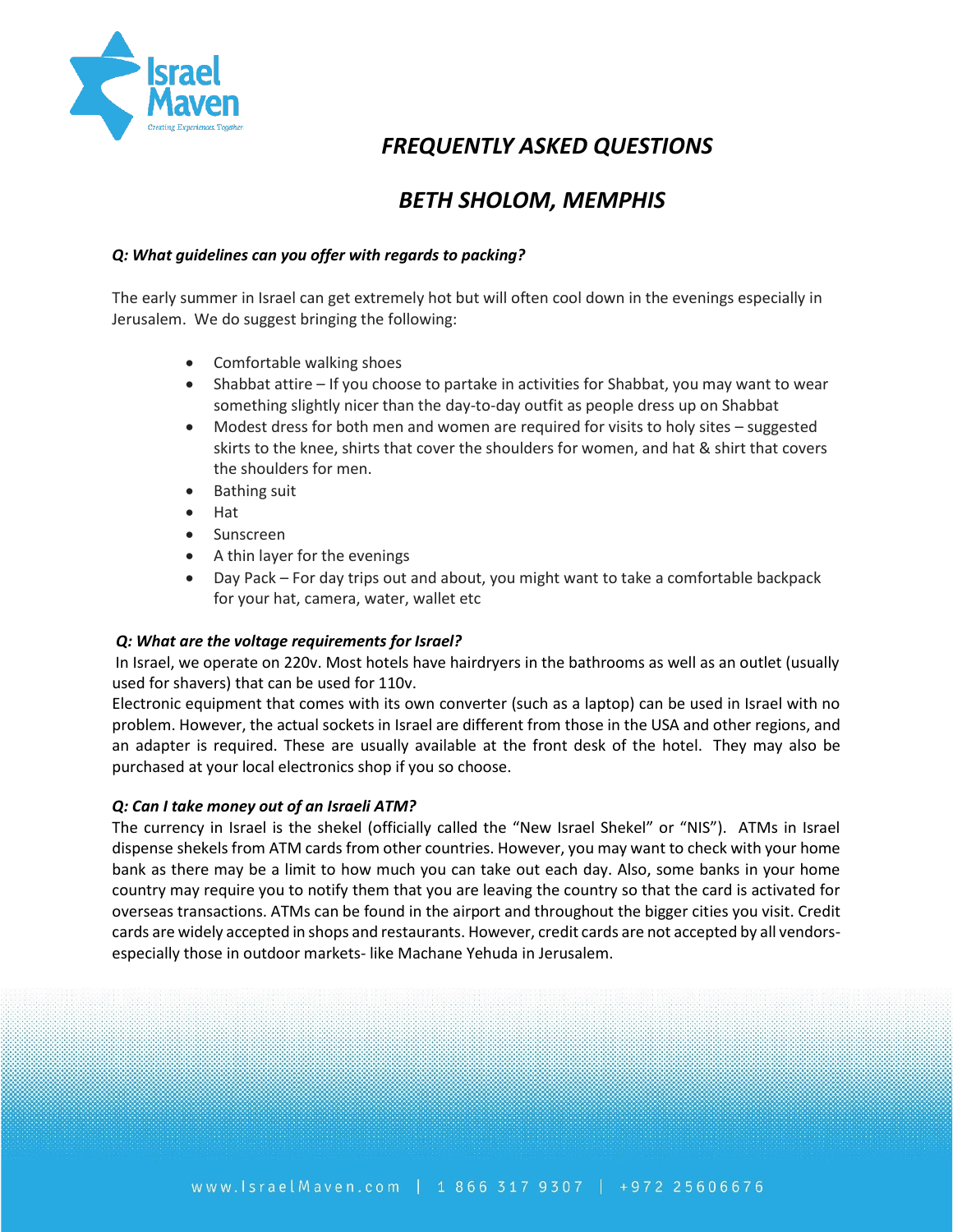

### *Q: What it the tipping policy at restaurants? Is service included on my bill?*

In Israel, it is customary to give a 12% tip to a server at a restaurant. A 15-20% tip may be given for exemplary service. In general it is requested that tips be paid in cash only, and not included on your credit card. In some cases, service may be included. This should be clearly written on the bottom of your bill.

## *Q: What it the tipping policy for tour guides and drivers? Is service included on my bill?* Service is not included on your bill.

The suggested tip for parties of less than 20 people is between USD \$75- \$125 per day. For parties of 20 or more people, the suggested tipping policy is USD \$5-\$7 per day per person for the guide and USD \$3-\$5 per day per person for the driver.

## *Q: How do you ensure the safety and security of participants?*

The safety of our participants is of paramount importance. We work according to the directives of the Police Department, Israel Defense Force (IDF) and the Society for the Protection of Nature in Israel (SPNI). These directives regulate the areas where travel is permitted, security precautions that need to be taken in various situations, activities that should be avoided and safety instructions. These directives are updated in real time and the itinerary is subject to change according to the security situation or extreme weather conditions, should the need arise.

## *Q: What recourse do we have if we need to cancel our participation due to unforeseen circumstances (such as illness or a deterioration of the security situation)?*

While we will make every effort to be understanding, we are also bound by contractual obligations to our suppliers (hotels, guides, bus companies etc.). Therefore, we cannot obligate ourselves to refund participants who cancel their participation for whatever reason, subject of course, to our cancellation policy. For this reason, we highly recommend that participants purchase travel insurance so that they are covered under these circumstances.

#### *Q: Do you offer travel insurance?*

Please note that most insurance policies require purchase within 14-21 days of your date of registration for the trip. Israel Maven Tours has made arrangements with SMS Travel Insurance Center (Israel) of Omaha, Nebraska. SMS has over 25 years of experience as insurance brokers and can help you choose the policy that best meets your needs. Our contact person is Yonah Engel. Please mention this promo code when making your purchase: ISRAELMAVEN. For more information, please send an email to yonah@travelinsuranceisrael.com. You may also contact Yonah by phone in the USA at (402) 403-1053 or in Israel at 0522-873-665.

Please note that Israel Maven Tours cannot accept responsibility for any losses or expenses which you or